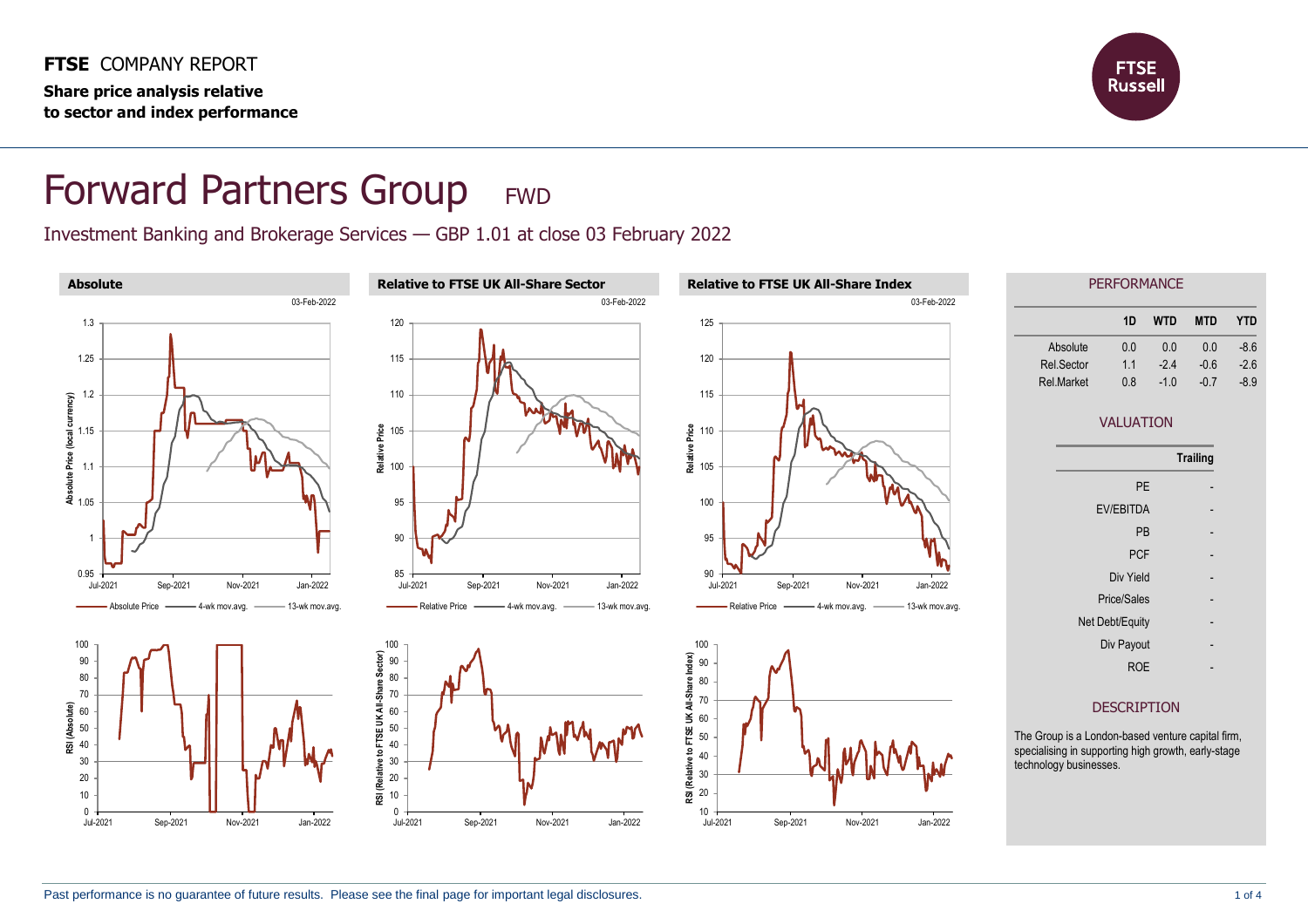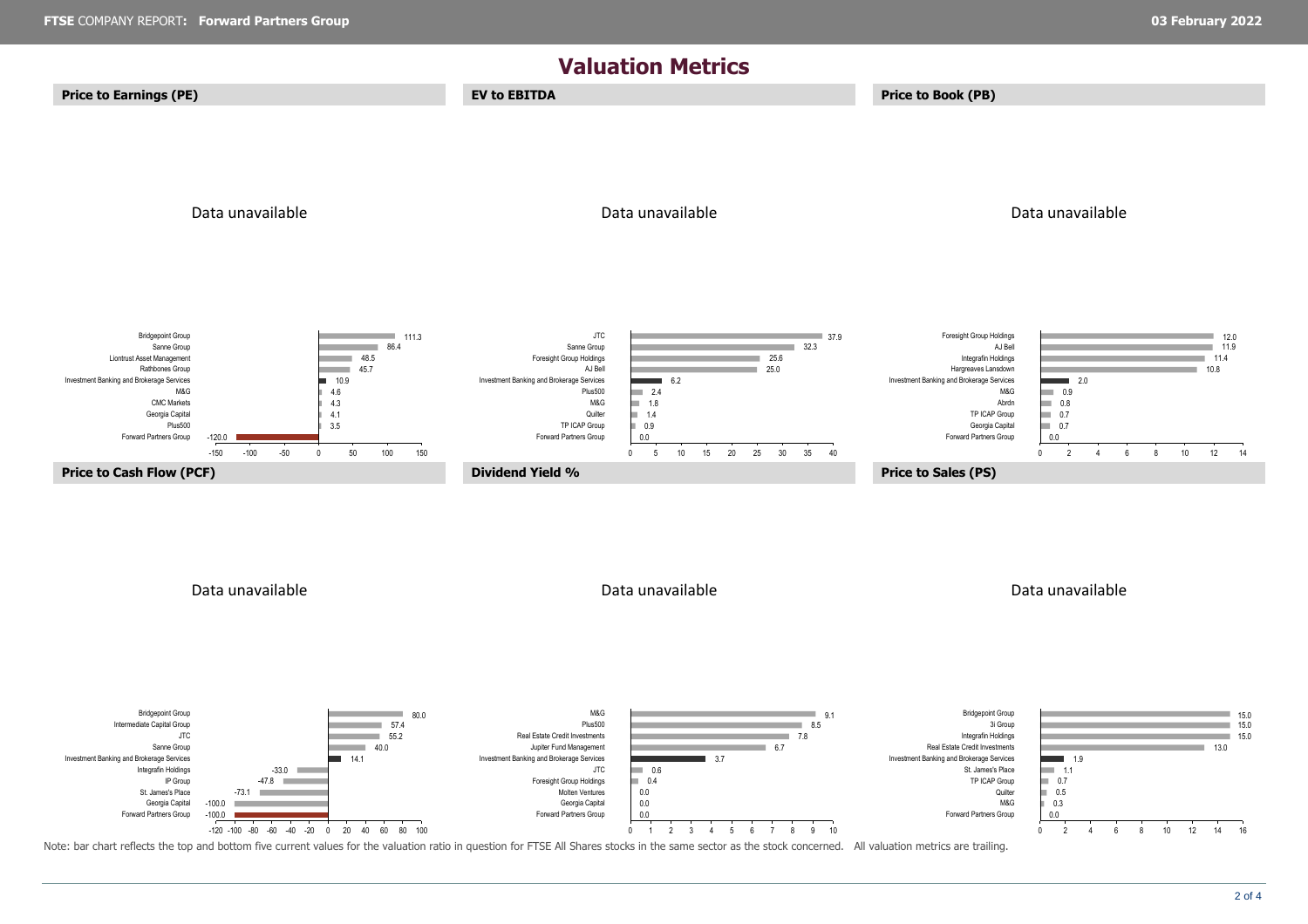

Note: bar chart reflects the top and bottom five current values for the valuation ratio in question for FTSE All Shares stocks in the same sector as the stock concerned. All valuation metrics are trailing.